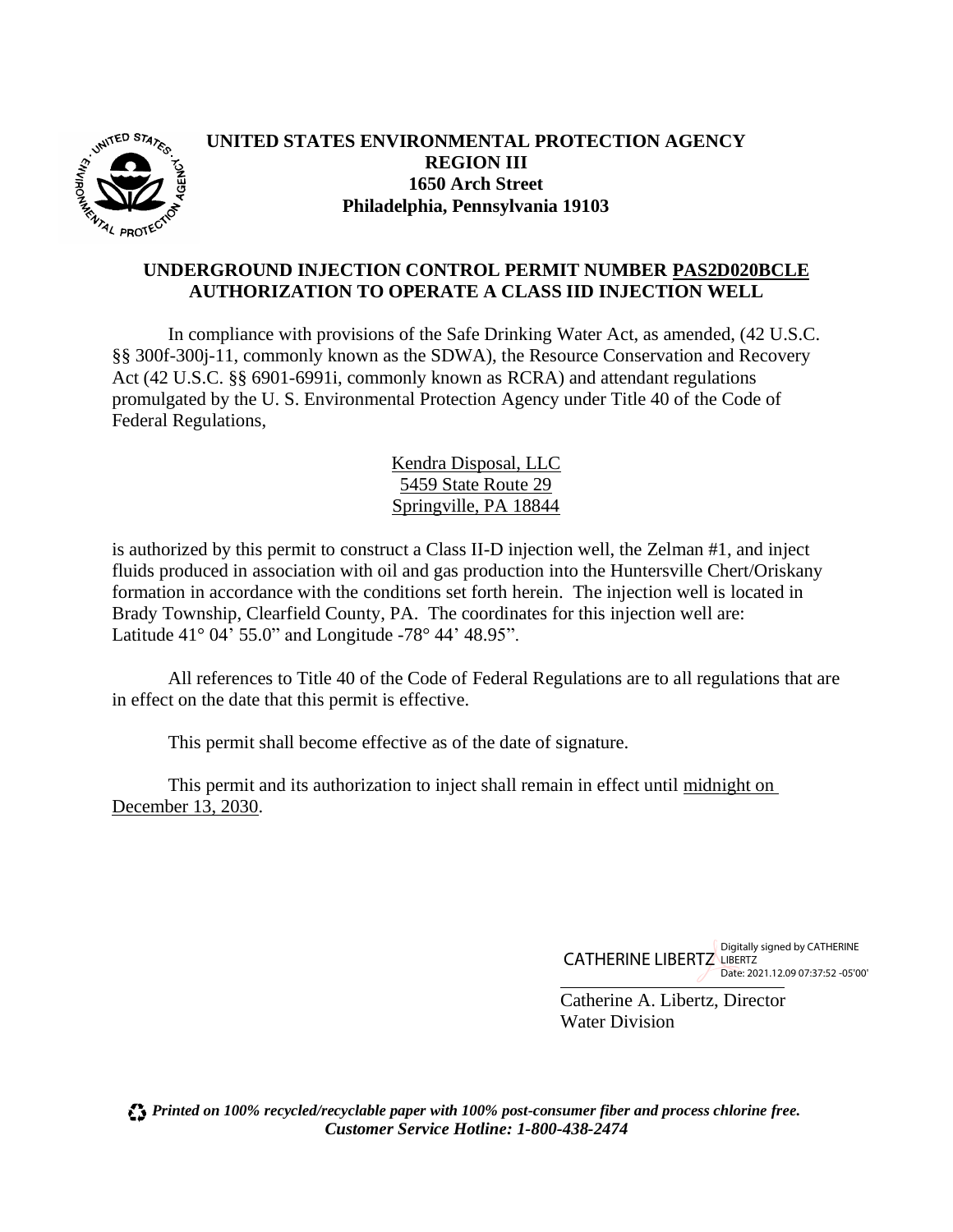# **PART I**

## A. Effect of Permit

Kendra Disposal, LLC ("the Permitee") is allowed to engage in underground injection in accordance with the conditions of this permit. The underground injection activity, otherwise authorized by this permit, shall not allow the movement of fluid containing any contaminant into underground sources of drinking water (USDW), if the presence of that contaminant may cause a violation of any primary drinking water regulation under 40 C.F.R. Part 141 or may otherwise adversely affect the health of persons. Any underground injection activity not authorized by this permit or otherwise authorized by rule is prohibited. Issuance of this permit does not convey property rights or mineral rights of any sort or any exclusive privilege; nor does it authorize any injury to persons or property, any invasion of other private rights, or any infringement of State or local law or regulations. Compliance with terms of this permit does not constitute a defense to any action brought under Part C and the imminent and substantial endangerment provisions in Part D of the Safe Drinking Water Act (SDWA) or any other common or statutory law for any breach of any other applicable legal duty.

## B. Permit Actions

This permit can be modified, revoked and reissued or terminated for cause as specified in 40 C.F.R. §§ 144.12, 144.39 and 144.40. Also, the permit is subject to minor modifications as specified in 40 C.F.R. § 144.41. The filing of a request for a permit modification, revocation and reissuance, or termination, or the notification of planned changes, or anticipated noncompliance on the part of the permittee shall not stay the applicability or enforceability of any permit condition.

# C. Severability

The provisions of this permit are severable, and if any provision of this permit or the permittee's application, dated April 2020 is held invalid, the remainder of this permit shall not be affected thereby.

# D. General Requirements

1. Duty to Comply. The permittee shall comply with all applicable UIC Program regulations and conditions of this permit, except to the extent and for the duration such noncompliance is authorized by an emergency permit issued under 40 C.F.R. § 144.34. Any permit noncompliance constitutes a violation of the SDWA and is grounds for enforcement action, permit termination, revocation and reissuance, modification, or for denial of a permit renewal application.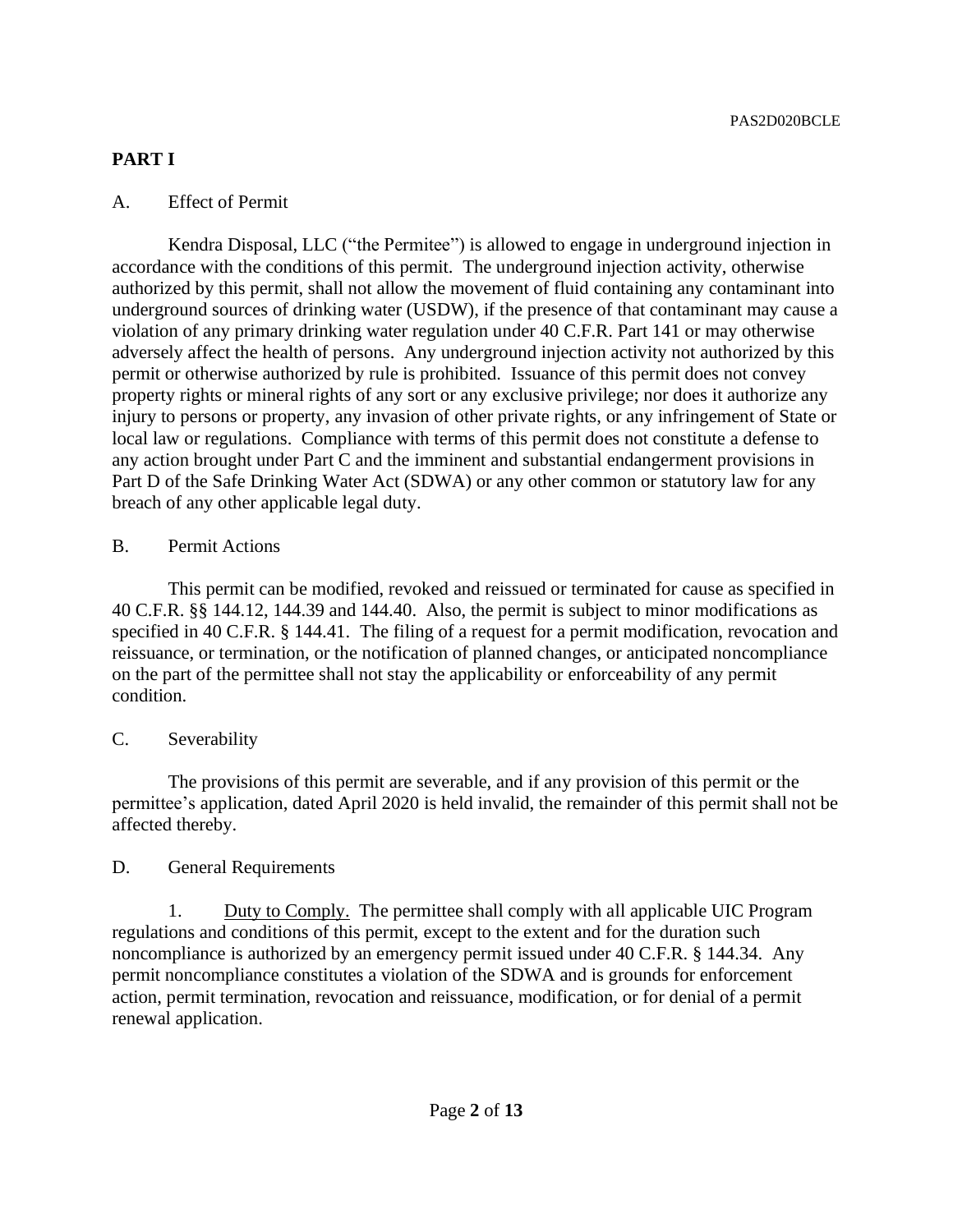2. Need to Halt or Reduce Activity Not a Defense. It shall not be a defense for a permittee in an enforcement action that it would have been necessary to halt or reduce the permitted activity in order to maintain compliance with the conditions of this permit.

3. Duty to Mitigate. The permittee shall take all reasonable steps to minimize or correct any adverse impact on the environment resulting from noncompliance with this permit.

4. Proper Operation and Maintenance. The permittee shall at all times properly operate and maintain all facilities and systems of treatment and control and related appurtenances which are installed or used by the permittee to achieve compliance with the conditions of this permit. Proper operation and maintenance include effective performance, adequate funding, adequate operator staffing and training, adequate security at the facility to prevent unauthorized access and operation of the well and adequate laboratory and process controls, including appropriate quality assurance procedures. This provision requires the operation of back-up or auxiliary facility or similar systems only when necessary to achieve compliance with the conditions of this permit.

5. Duty to Provide Information. The permittee shall furnish to the Director of the Water Division ("Director"), within a time specified by the Director, any information which the Director may request to determine whether cause exists for modifying, revoking and reissuing, or terminating this permit, or to determine compliance with this permit. The permittee shall also furnish to the Director, upon request, copies of records required to be kept by this permit. If the permittee becomes aware of any incomplete or incorrect information in the Permit Application or subsequent reports, the permittee shall promptly submit information addressing these deficiencies.

6. Inspection and Entry. The permittee shall allow the Director, or an authorized representative, upon the presentation of credentials and other documents as may be required by law to:

a. Enter upon the permittee's premises where a regulated facility or activity is located or conducted, or where records must be kept under the conditions of this permit;

b. Have access to and copy, at reasonable times, any records that must be kept under the conditions of this permit;

c. Inspect at reasonable times any facilities, equipment (including monitoring and control equipment), practices, or operations regulated or required under this permit; and

d. Sample or monitor any substances or parameters at any location, at reasonable times, for the purposes of assuring permit compliance or as otherwise authorized by SDWA.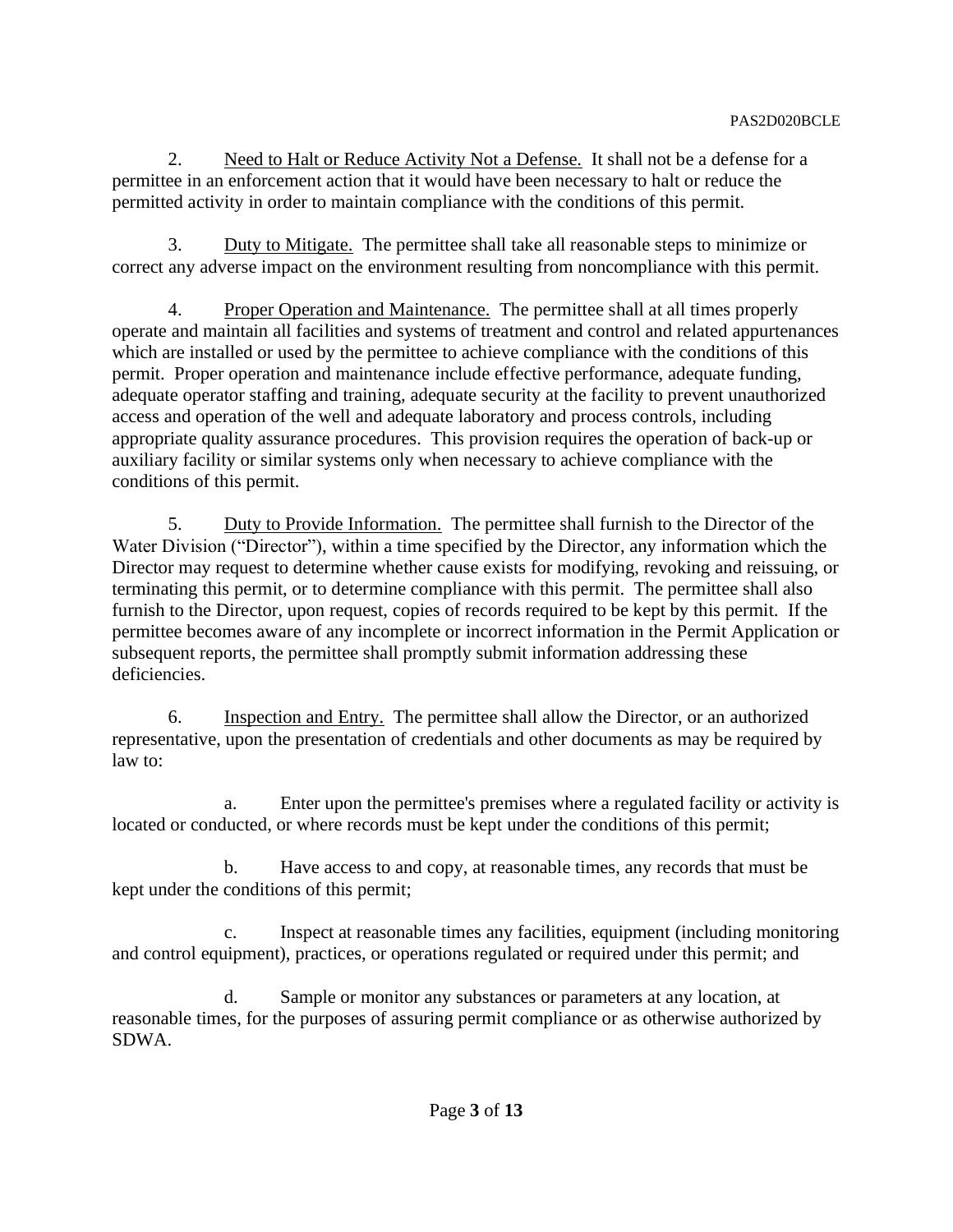7. Penalties. Any person who violates a permit requirement is subject to civil penalties, fines and other enforcement actions under the SDWA and may be subject to the same such actions pursuant to RCRA. Any person who willfully violates permit conditions is subject to criminal prosecution.

8. Transfer of Permits. This permit is not transferable to any person except after notice is sent on EPA Form 7520 and approval is given by the Director and the requirements of 40 C.F.R. § 144.38 are satisfied. The Director may require modification or revocation of the permit to change the name of the permittee and incorporate such other requirements as may be necessary under the SDWA.

9. Signatory Requirements.

a. All reports required by this permit and other information requested by the Director shall be signed as follows:

 (1) for a corporation, by a responsible corporate officer of at least the level of vice-president;

(2) for a partnership or sole proprietorship, by a general partner or the proprietor, respectively; or

(3) for a Municipality, State, Federal, or other public agency by either a principal executive or a ranking elected official.

b. A duly authorized representative of the official designated in paragraph a. above may also sign only if:

(1) the authorization is made in writing by a person described in paragraph a. above;

- (2) the authorization specifies either an individual or a position having responsibility for the overall operation of the regulated facility or activity, such as the position of plant manager, operator of a well or a well field, superintendent, or a position of equivalent responsibility. A duly authorized representative may thus be either a named individual or any individual occupying a named position; and
- (3) the written authorization is submitted to the Director.

c. If an authorization under paragraph b. of this section is no longer accurate because a different individual or position has responsibility for the overall operation of the facility, a new authorization satisfying the requirements of paragraph b. of this section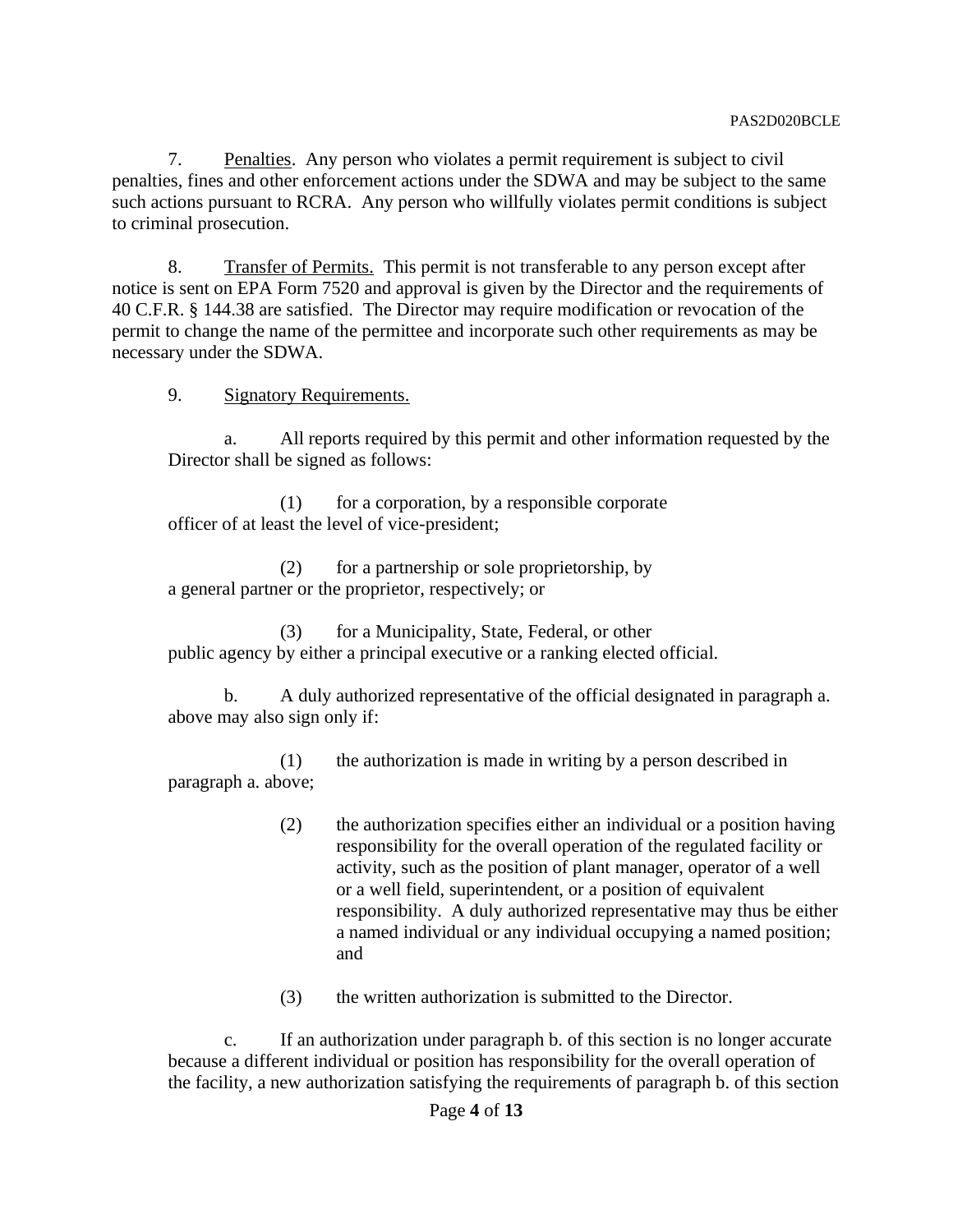must be submitted to the Director prior to or together with any reports, information or applications to be signed by an authorized representative.

d. Any person signing a document under paragraph a. or b. of this section shall make the following certification:

> "I certify under penalty of law that this document and all attachments were prepared under my direction or supervision in accordance with a system designed to assure that qualified personnel properly gather and evaluate the information submitted. Based on my inquiry of the person(s) who manage the system, or those persons directly responsible for gathering the information, the information submitted is to the best of my knowledge and belief, true accurate, and complete. I am aware that there are significant penalties for submitting false information, including the possibility of fine and imprisonment for knowing violations."

## 10. Confidentiality of Information.

a. In accordance with 40 C.F.R. Parts 2 (Public Information) and § 144.5, any information submitted to the Director pursuant to these permits may be claimed as confidential by the submitter. Any such claim must be asserted at the time of submission by stamping the words "confidential business information" on each page containing such information. If no claim is made at the time of submission, EPA may make the information available to the public without further notice. If a claim is asserted, the information will be treated in accordance with the procedures in 40 C.F.R. Part 2.

b. Claims of confidentiality for the following information will be denied:

(1) The name and address of any permit applicant or permittee.

(2) Information which deals with the existence, absence, or level of contaminants in drinking water.

11. Reapplication. If the permittee wishes to continue an activity regulated by this permit after the expiration date of this permit, the permittee must submit a complete application for a new permit at least 180 days before this permit expires.

12. State Laws. Nothing in this permit shall be construed to preclude the institution of any legal action or relieve the permittee from any responsibilities, liabilities, or penalties established pursuant to any applicable State law or regulation.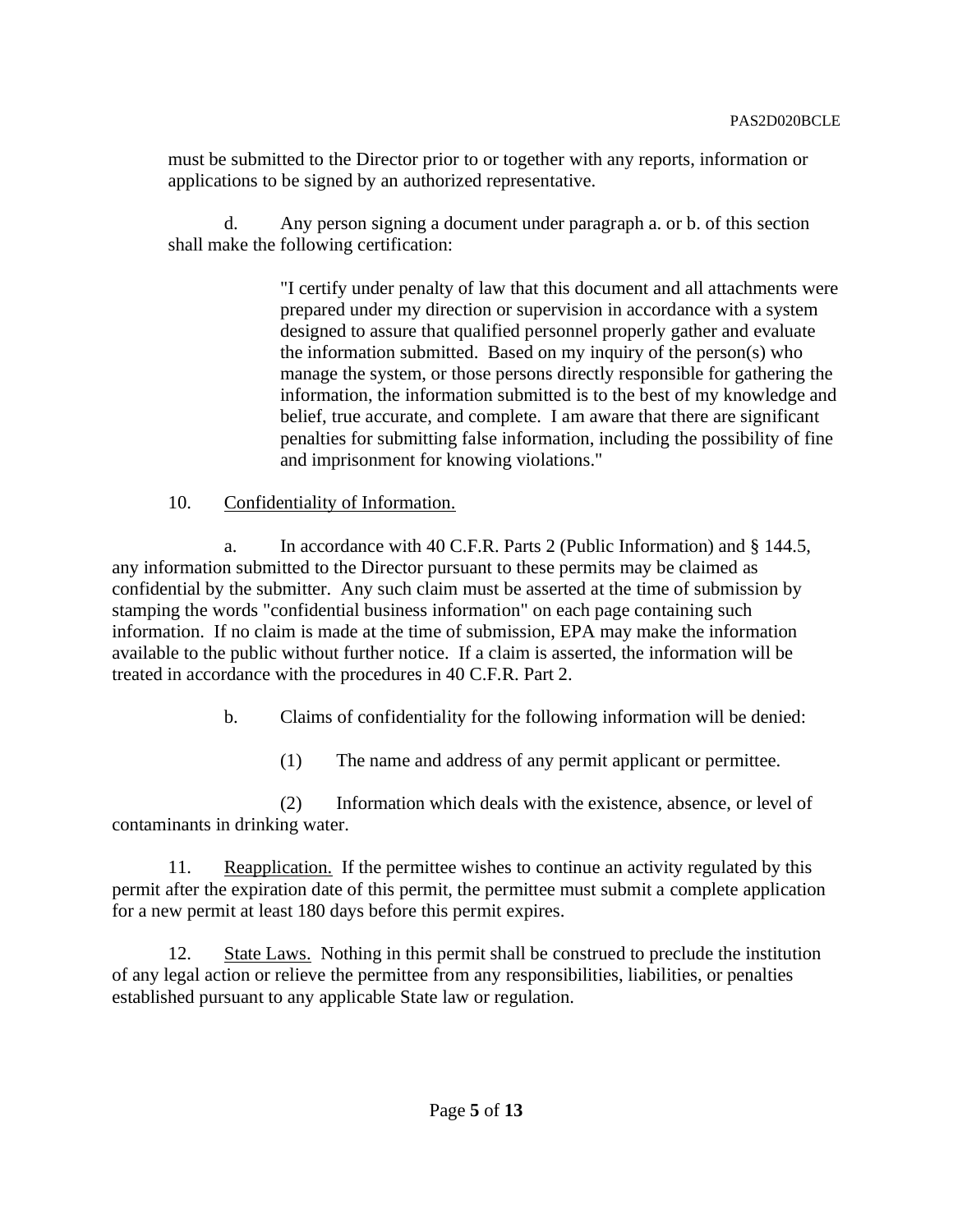## **PART II**

### A. General

Copies of all reports and notifications required by this permit shall be signed and certified in accordance with the requirements of Section D(9) of Part I of this permit and shall be submitted to the Director in hard copy, by mail, and in portable document format (*i.e.*, as a ".pdf" file), via e-mail, at the following mailing and/or e-mail addresses:

> Source Water & UIC Section (3WD22) Drinking Water & Source Water Protection Branch U. S. Environmental Protection Agency Region 3 1650 Arch Street Philadelphia, Pennsylvania 19103 R3\_UIC\_Mailbox@epa.gov

### B. Record Retention

l. The permittee shall retain records of all monitoring and other information required by this permit, including the following (if applicable), for a period of at least five years from the date of the sample, measurement, report or application, unless such records are required to be retained for a longer period of time under paragraph B.2 below. This period may be extended by request of the Director at any time.

a. All data required to complete the Permit Application form for this permit and any supplemental information submitted under 40 C.F.R. § 144.31.

b. Calibrations and maintenance records and all original strip chart recordings for continuous monitoring instrumentation.

c. Copies of all reports required by this permit.

2. The permittee shall retain records concerning the nature and composition of all injected fluids, as listed in Part II, paragraphs C.3. and C.4. of this permit, until three years after the completion of any plugging and abandonment procedures. After three years from the completion of plugging and abandonment, the permittee shall continue to retain these records unless the permittee delivers the records to the Director or obtains written approval from the Director to discard the records.

3. Records of monitoring information shall include:

- a. The date, exact place, and the time of sampling or measurements;
- b. The individual(s) who performed the sampling or measurements;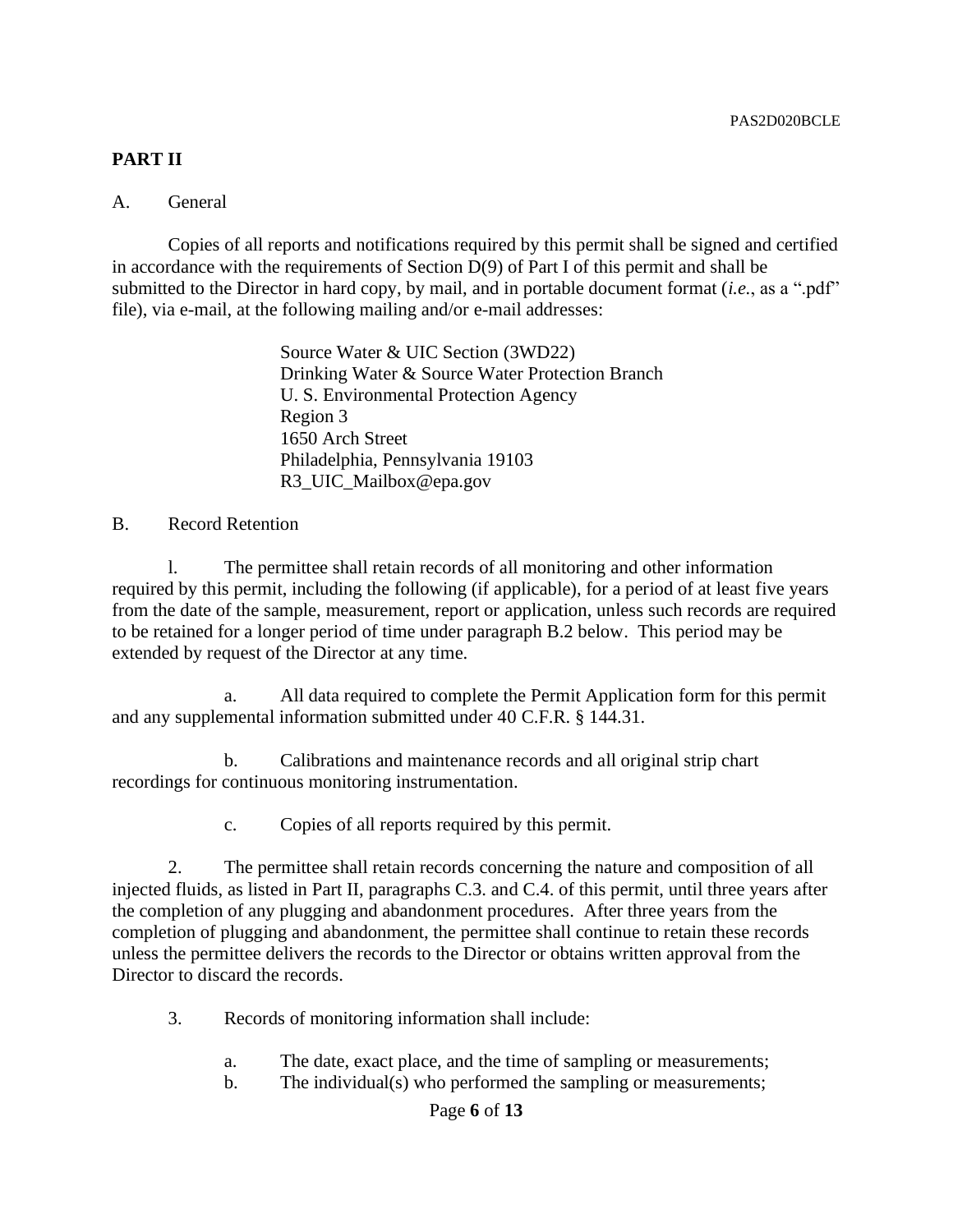- c. A precise description of both sampling methodology and the handling (custody) of samples;
- d. The date(s) analyses were performed;
- e. The individual(s) who performed the analyses;
- f. The analytical techniques or methods used; and
- g. The results of such analyses.

4. Monitoring the nature of injected fluids shall comply with applicable analytical methods cited in Part II, paragraph C.1., below.

5. All environmental measurements required by the permit, including, but not limited to, measurements of pressure, temperature, mechanical integrity (as applicable) and chemical analyses shall be done in accordance with EPA guidance on quality assurance.

C. Monitoring Requirements

1. Samples and measurements taken for the purpose of monitoring shall be representative of the monitored activity. The method used to obtain a representative sample of the fluid to be analyzed and the procedure for analysis of the sample shall be in accordance with test procedures approved under 40 C.F.R. § 136.3 unless otherwise approved by the Director. The permittee shall identify the types of tests and methods used to generate the monitoring data.

2. Injection pressure, annular pressure, flow rate and cumulative volume shall be observed and recorded continuously beginning on the date on which the well commences operation and concluding when the well is plugged and abandoned. The well shall be equipped with an automatic shut-off device which would be activated in the event of a mechanical integrity failure.

3. The permittee shall sample, analyze and record the nature of the injected fluid for the parameters listed below at the initiation of the injection operation and every year thereafter, or whenever the operator observes or anticipates a change in the injection fluid (see condition C.4. below).

| -pH                   | -Manganese                  |
|-----------------------|-----------------------------|
| -Specific Gravity     | -Total Dissolved Solids     |
| -Barium               | -Hydrogen Sulfide           |
| -Specific Conductance | -Sodium                     |
| -Iron                 | -Alkalinity                 |
| -Magnesium            | -Hardness                   |
| -Chloride             | -Total Organic Carbon (TOC) |
| -Dissolved Oxygen     |                             |

4. Samples of injected fluid shall be collected and analyzed from initial loads received from each disposal customer and each type of source (e.g., from different geologic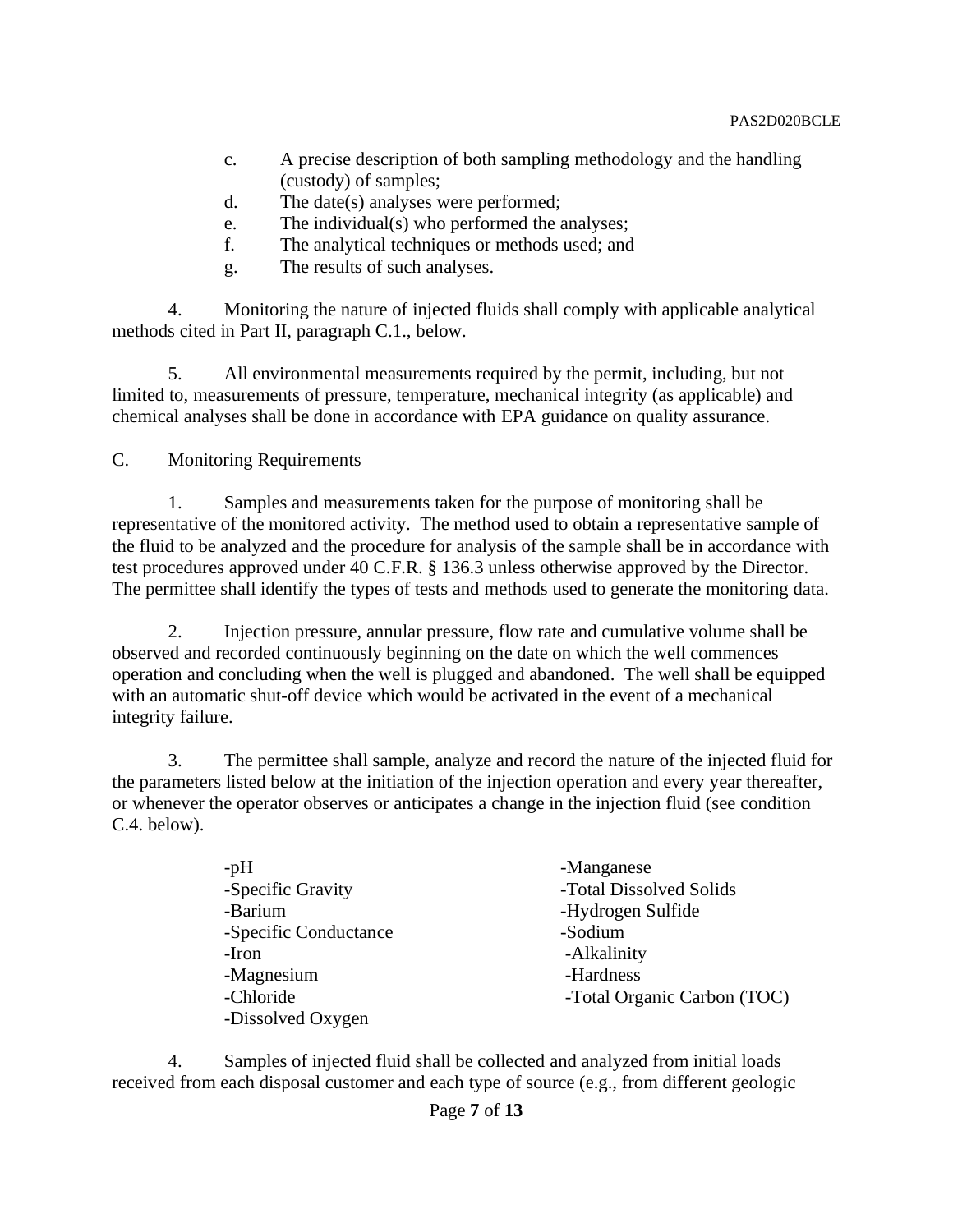formations, geographic regions, etc). Minimum analyses of the fluid will include specific gravity, total dissolved solids, ph, and TOC. Any analysis of specific gravity greater than 1.26 and any analysis of TOC greater than 250 mg/l shall be reported to the Director within twentyfour (24) hours of the results.

5. The permittee shall maintain a record of every load of fluid received. The record shall include the hauler's name, the operator's name and the location from where the load was obtained, the volume of the load and whether the load of fluid delivered was a split load. If the load was a split load, each operator's name and location shall be listed and, if possible, the volumes of fluid received from each operator documented.

6. A demonstration of mechanical integrity in accordance with 40 C.F.R. § 146.8 shall, after the initial demonstration, be made at least once every two years. Subsequent twoyear demonstrations shall be conducted no more than 30 days prior to the anniversary date of the previous test. In addition to the above requirement, a mechanical integrity test demonstration shall be conducted whenever protective casing or tubing is removed from the well, the packer is reseated, or a well failure is evident. The permittee may continue operation only if the permittee has successfully demonstrated to the Director the mechanical integrity of the permitted well. The permittee shall cease injection operations if a loss of mechanical integrity becomes evident or if mechanical integrity cannot be demonstrated. Any such test shall be conducted in keeping with the notification requirements of Permit Condition D.11. of Part II of this permit.

7. After the initial demonstration of mechanical integrity, a pressure fall-off test shall be run to better characterize the injection reservoir. The pressure fall-off test shall be run to determine the reservoir's geologic characteristics, obtain a bottom-hole pressure and determine the type of flow conditions exhibited by the well during operation. If the results of the pressure fall-off testing determine that the geologic values used to calculate the permitted maximum injection pressure and the injection well's projected zone of endangering influence are significantly different, recalculation of these conditions will occur and the conditions in the permit will be changed accordingly. Subsequent annual pressure fall-off testing shall be conducted no more than 30 days prior to the anniversary date of the previous test.

D. Reporting and Notification Requirements.

l. Report on Permit Review. Within 30 days of receipt of this permit, the permittee shall report to the Director that the permittee has read and is personally familiar with all terms and conditions of this permit.

2. Commencing Injection. The operator of an injection well may not commence injection until construction or well rework is complete and all of the following conditions have been satisfied:

a. The permittee has submitted the results of the pressure fall-off testing, including the determination of bottom-hole pressure and whether any linear flow exists, has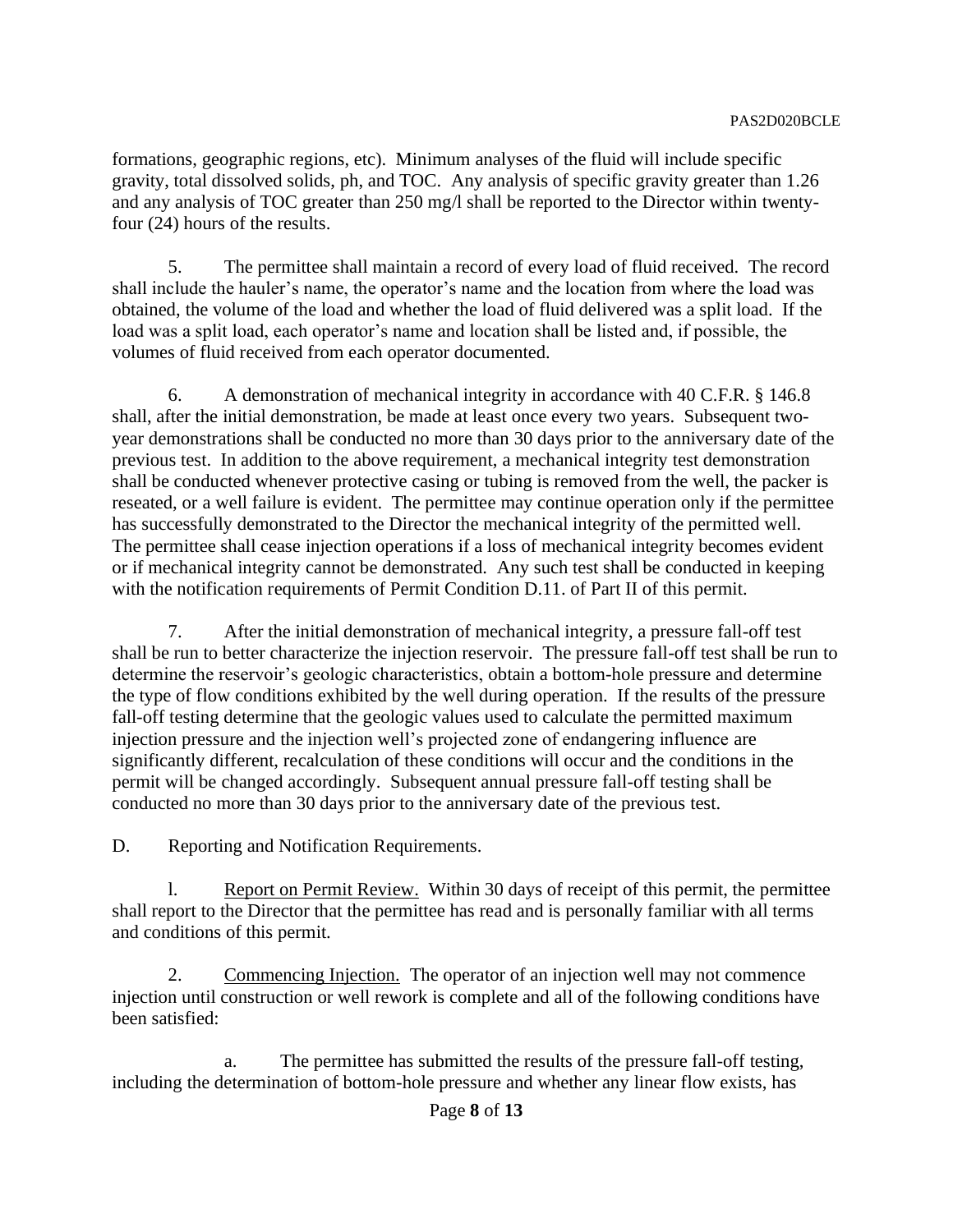demonstrated to EPA that the injection well has mechanical integrity in accordance with 40 C.F.R. § 146.8 and the permittee has received written notice from the Director that the results of the testing and the mechanical integrity demonstration are satisfactory;

b. The permittee has submitted notice of completion of construction (EPA Form 7520-18) to the Director; and

c.(1) The Director has inspected or otherwise reviewed the new injection well and finds it is in compliance with the conditions of the permit; or

c.(2) The permittee has not received notice from the Director of his or her intent to inspect or otherwise review the new injection well within 13 days of the date of the notice in paragraph (a) of this permit condition, in which case, prior inspection or review is waived and the permittee may commence injection.

# 3. Twenty-four Hour Reporting.

a. The permittee shall report to the Director any noncompliance which may endanger health or the environment. The Permittee shall provide such report orally to the EPA Region 3 UIC Hotline at 215-814-2816 within 24 hours from the time the permittee becomes aware of the circumstances. The following shall be included as information which must be reported orally within 24 hours:

(1) Any monitoring or other information which indicates that any contaminant may cause an endangerment to an underground source of drinking water.

(2) Any noncompliance with a permit condition, or malfunction of the injection system which may cause fluid migration into or between underground sources of drinking water, or failure of mechanical integrity test demonstrations.

b. A written submission shall also be provided within five days of the time the permittee becomes aware of the circumstances. The written submission shall contain a description of the noncompliance and its cause; the period of noncompliance, including exact dates and times, and if the noncompliance has not been corrected, the anticipated time it is expected to continue; and steps taken or planned to reduce, eliminate, and prevent reoccurrence of the noncompliance.

4. Anticipated Noncompliance. The permittee shall give advance notice to the Director of any planned changes in the permitted facility or activity which may result in noncompliance with permit requirements.

5. Other Noncompliance. The permittee shall report all other instances of noncompliance in writing within ten (10) days of the time the permittee becomes aware of the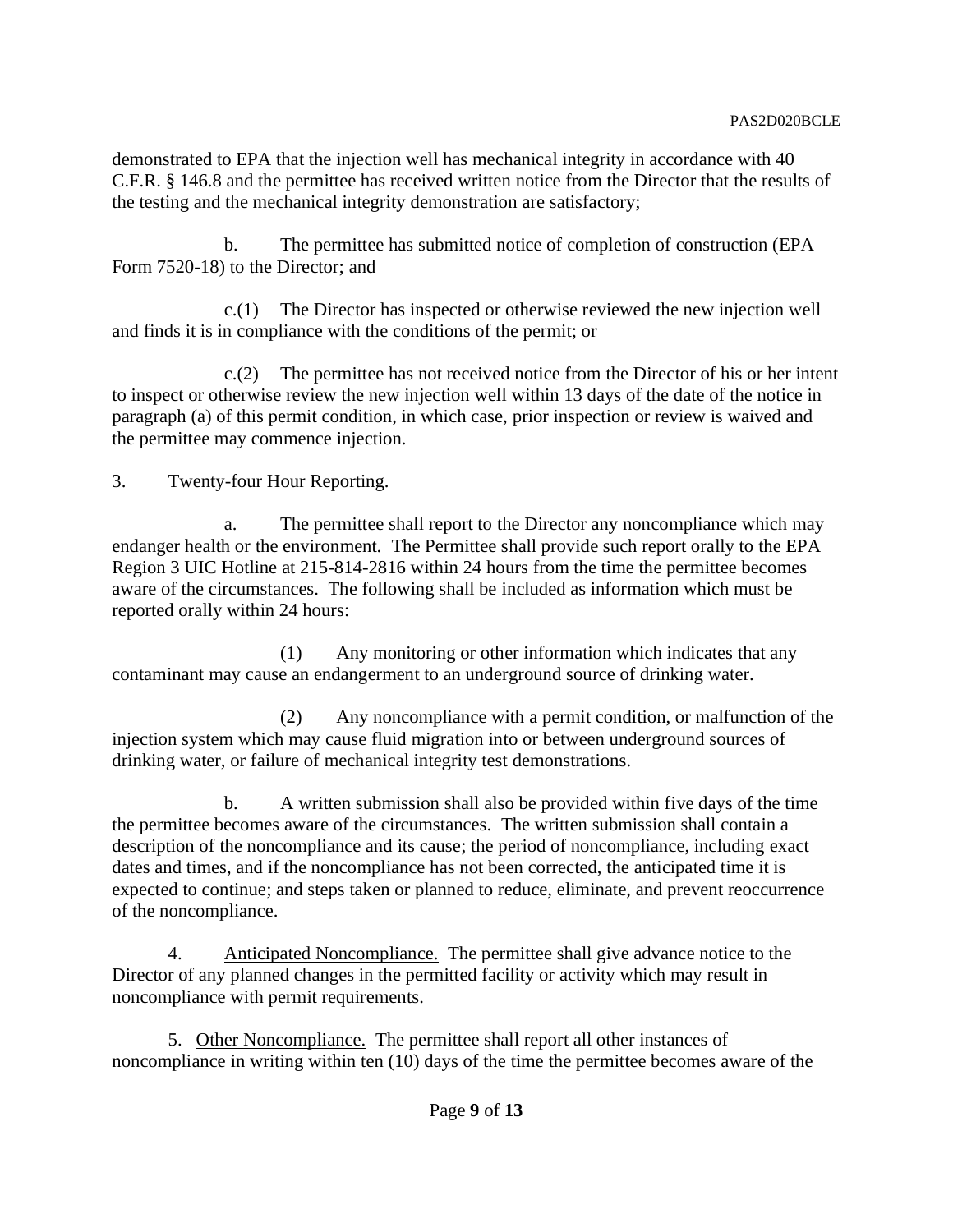circumstances. The reports shall contain the information listed in Permit Condition D.3., of Part II of this permit.

6. Planned Changes. The permittee shall give notice to the Director as soon as possible of any planned physical alterations or additions to the permitted facility.

7. Conversion. The permittee shall notify the Director thirty days prior to the conversion of the well to an operating status other than an injection well.

8. Annual Report. The permittee shall submit an Annual Report to the Director summarizing the results of the monitoring and testing required by Permit Condition C within Part II of this permit. This report shall include monthly monitoring records of injected fluids, the results of any mechanical integrity testing and pressure fall-off testing, and any major changes in characteristics or sources of injected fluids. The permittee shall complete and submit this information with its Annual Report EPA Form 7520-11 (Annual Disposal/Injection Well Monitoring Report). The Annual Report shall be submitted not later than January 31st of each year, summarizing the activity of the calendar year ending the previous December 31st.

# 9. Plugging and Abandonment Reports and Notifications.

a. The permittee shall notify the Director 45 days before the plugging and abandonment of the well. The Director may allow a shorter notice period upon written request.

b. Revisions to the Plugging and Abandonment Plan must be submitted to the Director no less than 45 days prior to plugging and abandonment on EPA Plugging and Abandonment Form 7520-19. The Director must approve the revisions prior to the start of plugging operations.

c. Within 60 days after plugging the well, the permittee shall submit a report to the Director which shall consist of either:

(1) A statement that the well was plugged in accordance with the plan previously submitted to and approved by the Director; or

(2) Where actual plugging differed from the plan previously submitted, an updated version of the plan, on the form supplied by the Director, specifying the different procedures used.

The report shall be certified as accurate by the person who performed the plugging operation.

10. Compliance Schedules. Reports of compliance or noncompliance with, or any progress reports on, interim and final requirements contained in any compliance schedule of this permit shall be submitted no later than 30 days following each schedule date.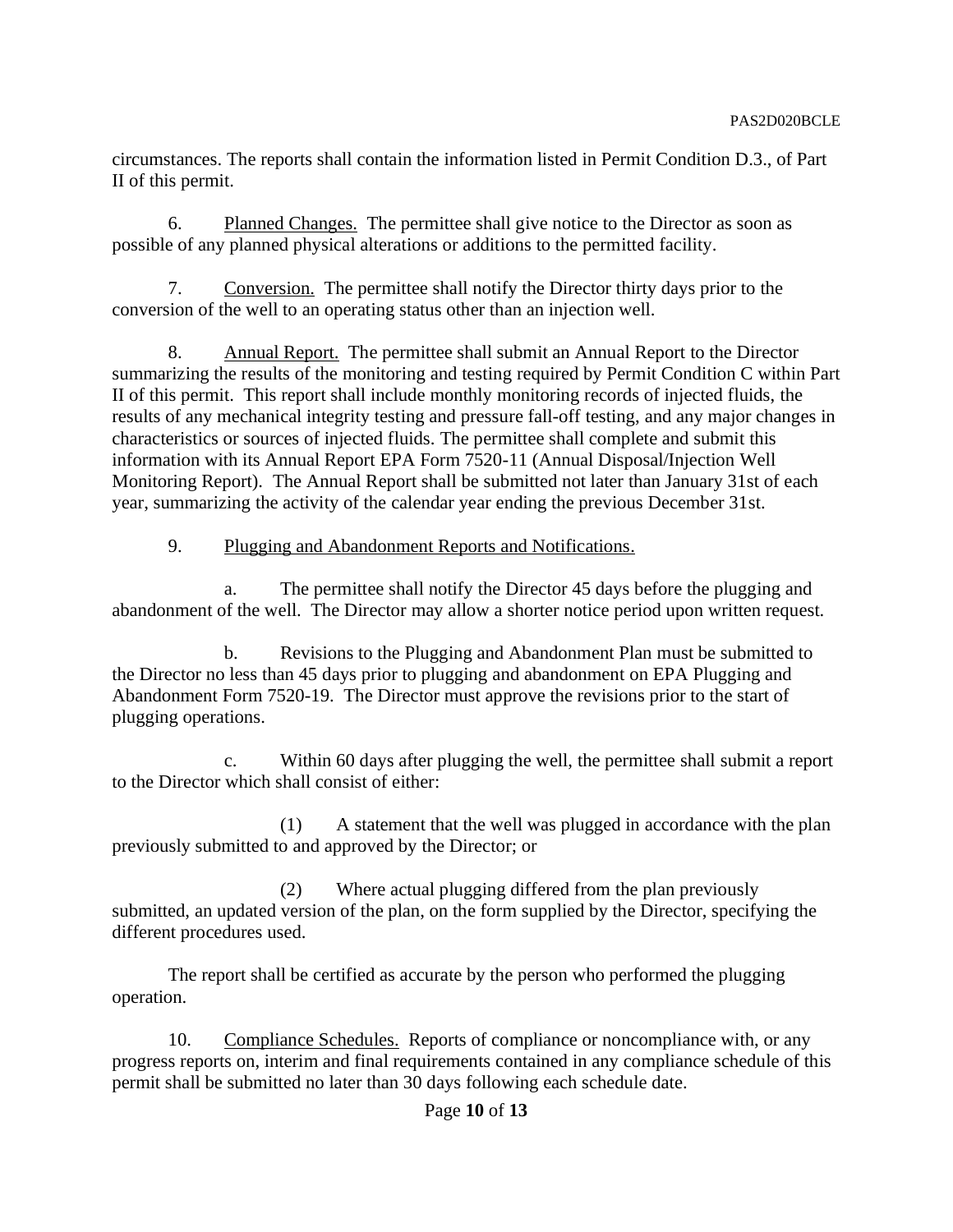11. Mechanical Integrity Tests. The permittee shall notify the Director of his or her intent to conduct a mechanical integrity test at least 30 days prior to such a demonstration.

12. Cessation of Injection Activity. After a cessation of injection for two years the owner or operator shall plug and abandon the well in accordance with the Plugging and Abandonment Plan unless he:

a. Provides notice to the Director; and

 b. Describes actions or procedures, satisfactory to the Director, which the permittee will take to ensure that the well will not endanger USDWs during the period of temporary abandonment. These actions and procedures shall include compliance with the technical requirements applicable to an active injection well unless waived in writing by the Director.

E. Mechanical Integrity Standards

1. Standards. The permittee shall have and maintain the mechanical integrity of the permitted injection well pursuant to 40 C.F.R. § 146.8.

2. Request from Director. The Director may, by written notice, require the permittee to demonstrate mechanical integrity at any time.

# **PART III**

A. Construction Requirements

1. Notwithstanding any other provision of this permit, the injection well shall inject only into formations which are separated from any underground source of drinking water by a confining zone that is free of known open faults or fractures within the Area of Review.

2. Casing and Cementing. The permittee shall case and cement the well to prevent the movement of fluids into or between underground sources of drinking water. The casing and cement used in the construction of the well shall be designed for the life expectancy of the well. Two ground water protective strings of casing shall be installed, one from the surface to a depth of approximately 170 feet and the other from the surface to a depth of 375 feet. Both of these casing strings will be cemented back to the surface. Surface casing shall also be installed to protect the lowermost underground source of drinking water. The surface casing shall be installed from the surface to a depth of approximately 1000 feet and cemented back to the surface. The injection zone shall be isolated by the placement of long string casing to total depth, approximately 7300 feet, and cemented back to approximately 5000 feet below land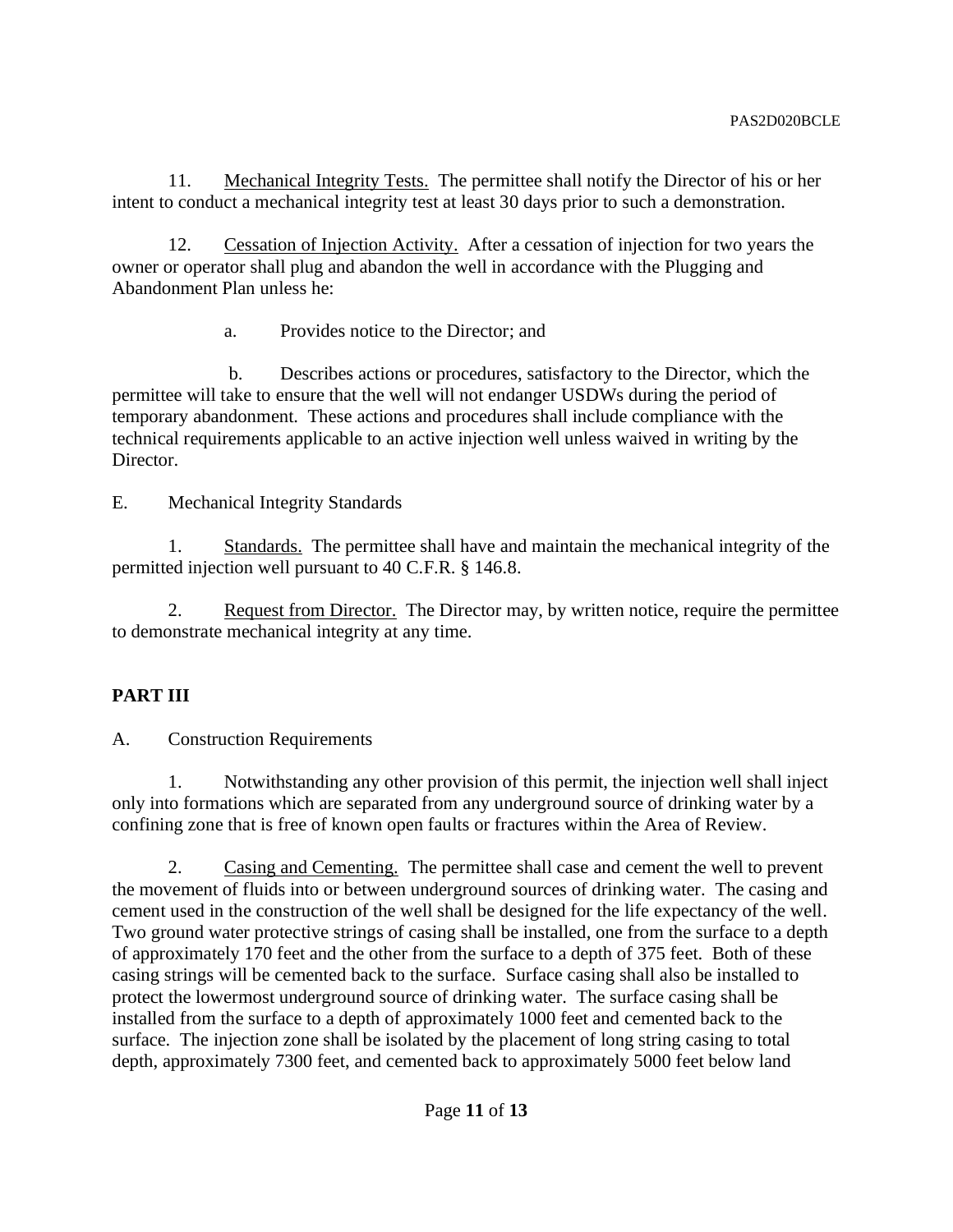surface. Injection shall occur through a tubing string and packer installed inside the long string casing and set above the injection zone.

3. Logs and Tests. The logs and tests listed below shall be conducted during the drilling and construction of the well or, in the event that the well is being converted to an injection well, obtain and submit the logs and tests from the well's original construction. A descriptive report interpreting the results (which specifically relate to (1) the lowermost underground source of drinking water and the confining zone adjacent to it and (2) the injection zone and adjacent formations) shall be prepared by a knowledgeable log analyst and submitted to the Director. At a minimum, such logs and or tests shall include the following:

- A cement bond log and variable density log or a cement evaluation log which documents the cemented portion of the long string casing.
- Drilling records or a log which documents the location of the surface casing.
- Records documenting the cementing of the ground water protective strings of casing and the surface casing.

- Gamma Ray logs which document the geologic formations in the wellbore.

4. Mechanical Integrity. Injection operations are prohibited until the permittee demonstrates that the well covered by this permit has mechanical integrity in accordance with 40 C.F.R. § 146.8 and the permittee has received notice from the Director that such a demonstration is satisfactory in accordance with the provisions of Condition D.2. found in Part II of this permit.

5. Corrective Action. If necessary, corrective action, in the form of plugging and abandoning wells within the one-quarter mile area of review, which could provide conduits for fluid migration into USDWs, will be completed prior to the authorization of injection. If an abandoned well is discovered within the one-quarter mile area of review after injection commences, the permittee shall notify the Director upon discovery, and within five (5), days submit to the Director for approval a plan for corrective action and implement the approved plan.

B. Operating Requirements

1. Injection Formation. Injection shall be limited to the Huntersville Chert/Oriskany Formation in the subsurface interval between approximately 7300 feet and 7387 feet.

2. Injection Fluid. The permittee shall not inject any hazardous substances, as defined by 40 C.F.R. 261, or any other fluid, other than the fluids produced solely in association with oil and gas production operations.

3. Injection Volume Limitation. Injection volume shall not exceed 30,000 barrels per month.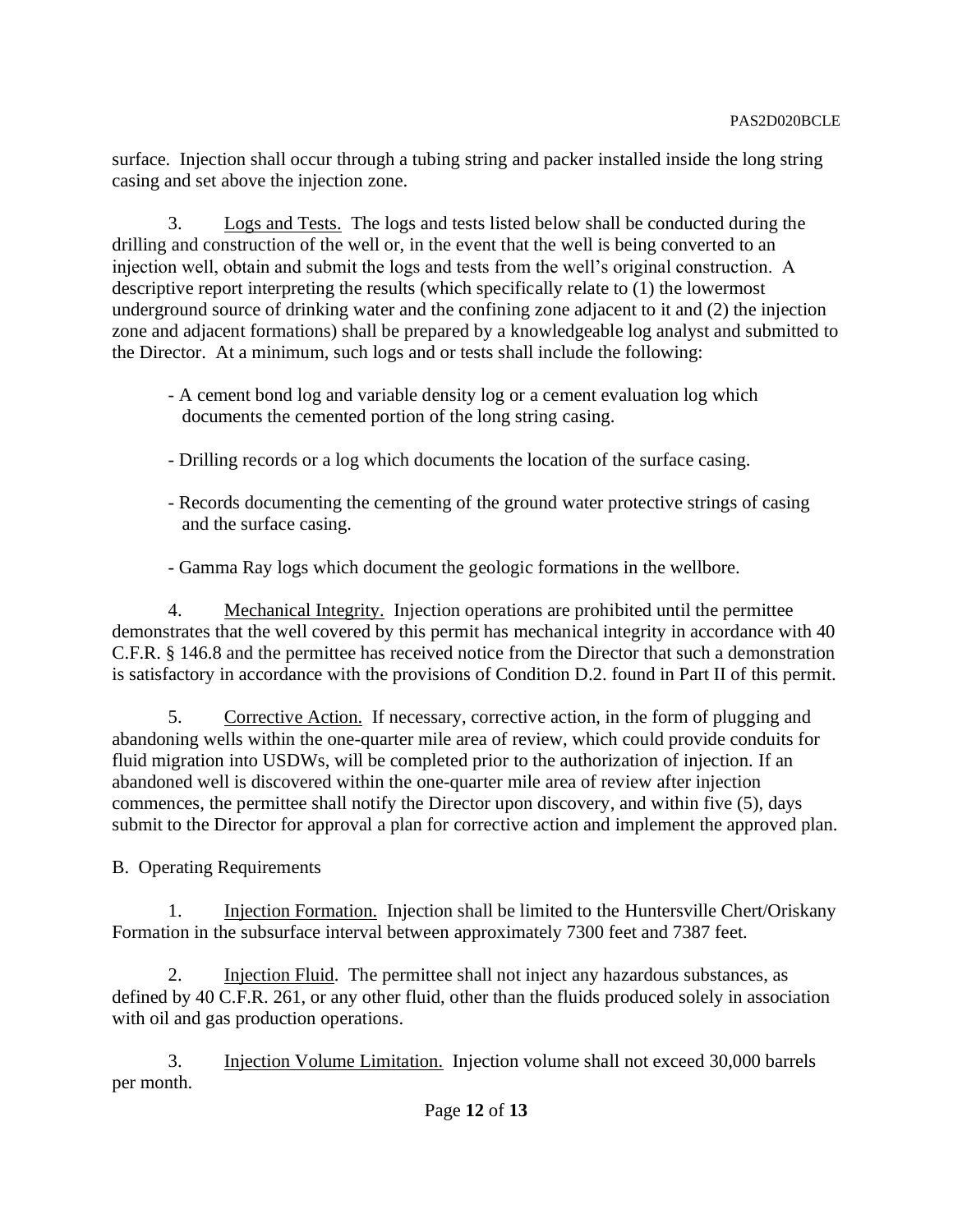4. Injection Pressure Limitation. Injection pressure shall not exceed a surface injection pressure maximum of 2443 psi and a bottom hole pressure maximum of 6425 psi. These pressure calculations are based on the specific gravity of the injection fluid not exceeding 1.26 and a formation depth of 7306 feet. If the specific gravity of the injection fluid should exceed 1.26 or the top of the formation's injection depth is greater than 7306 feet, then the surface injection pressure must be revised downward so that the bottom-hole maximum injection pressure does not exceed 6425 psi. Injection at a pressure which initiates new fractures or propagates existing fractures in the confining zone adjacent to underground sources of drinking water or causes the movement of injection or formation fluids into an underground source of drinking water is prohibited.

5. Injection between the outermost casing protecting underground sources of drinking water and the well bore is prohibited, as is injection into any USDW.

## C. Plugging and Abandonment

1. The permittee shall plug and abandon the well in accordance with the approved plugging and abandonment plan, EPA Form 7520-19, provided as Attachment 1 in the permit.

2. Plugging and abandonment shall be conducted in such a manner that movement of fluids will not be allowed into or between underground sources of drinking water.

## D. Financial Responsibility

The permittee shall maintain financial responsibility and resources to close, plug and abandon the underground injection well in accordance with 40 C.F.R. Section 144.52(a)(7) in the amount of at least \$30,000. If the circumstances regarding the acceptability of the Letter of Credit and Standby Trust Agreement submitted to EPA to demonstrate financial responsibility should change, the permittee shall provide advance notification to the Director, and the Director may seek an alternative financial demonstration from the permittee.

The permittee shall not substitute an alternative demonstration of financial responsibility for that which the Director has approved, unless the permittee has previously submitted evidence of that alternative demonstration to the Director and the Director notifies him or her that the alternative demonstration of financial responsibility is acceptable. The Director may require the permittee to submit a revised demonstration of Financial Responsibility if the Director has reason to believe that the original demonstration is no longer adequate to cover the costs of plugging and abandonment.